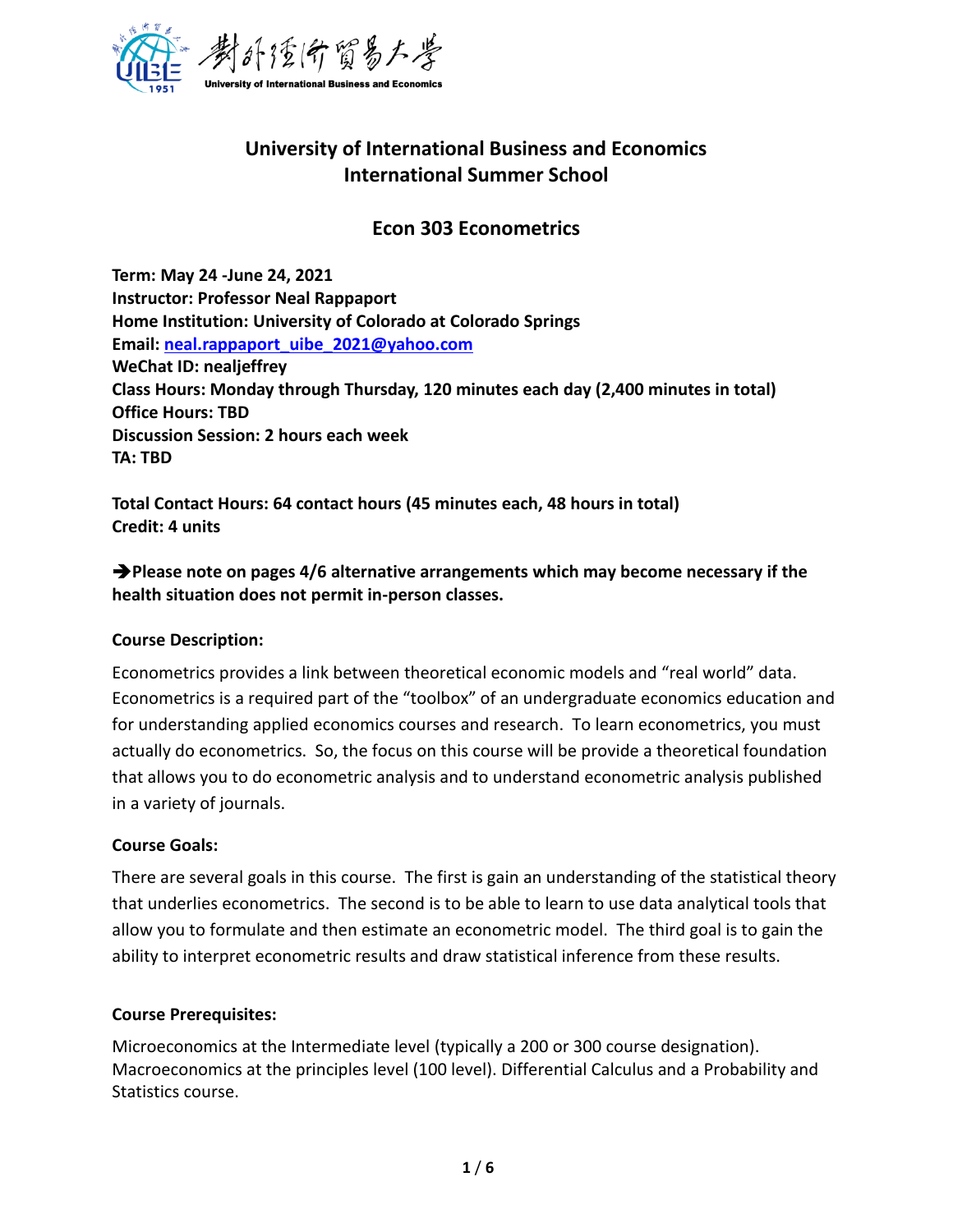

## **Required Textbook:**

Jeffrey M. Wooldridge, *Introductory Econometrics, A Modern Approach, 7th Edition*; copyright 2020, Cengage, ISBN: 978-1-33-755886-0. Note: The 6<sup>th</sup> Edition is acceptable but if you use the older version, you are responsible for ensuring that you have access to any material or problems that have changed across editions.

## **Required Software Package:**

Excel has functions to allow for basic econometric analysis and that is what we will be using for this course. As you move into more advanced courses, you will need access to more powerful dedicated econometrics packages like Stata.

## **Grading Policy:**

Grades will be based on the following (1000 points—i.e. 25% is 250 points):

- Exams: Two Exams, each worth **25% of final grade**; Exam 1 on Monday, 7 June, Exam 2 on Tuesday, 22 June; **(total 50% of course; 500 points)**
- Homework, **10% of the grade**.
	- $\circ$  Homework grading: If you try to answer—hopefully successfully—the assigned problem or problems—you will receive credit for that assignment. Trying and turning in all the homework assignments (on time) will earn you the full 10%.
		- Late homework and missing assignments will decrease your homework grade.
	- $\circ$  Homework is to be turned in individually. You are encouraged to work problems with classmates, but you must turn in your own assignment.
- Project/Paper: **40% of the grade. Project/Paper due at the start of class on Monday, 21 June. No late papers accepted unless there are extenuating circumstances.** 
	- $\circ$  For this project, you are to formulate an econometric model, find the data, estimate the model, and interpret the results. The paper should be no more than 3 pages including your results, but not including your cover page. (You should be prepared to provide your actual computer results should I ask for them as backup to your paper.)
		- Paper format is
			- Cover page with name, title and certification of individual work
			- One paragraph introduction
			- One or two paragraphs about your model and why it is important
			- One paragraph about the source of your data
			- One paragraph detailing your testable hypotheses
			- Two or three paragraphs interpreting your results
				- o Your results need to be presented in a table or tables at the end of the paper
			- One or two paragraph as a conclusion
		- Paper is to be written in Word, Pages, et cetera and printed out. Paper is due at the start of the 21 June class.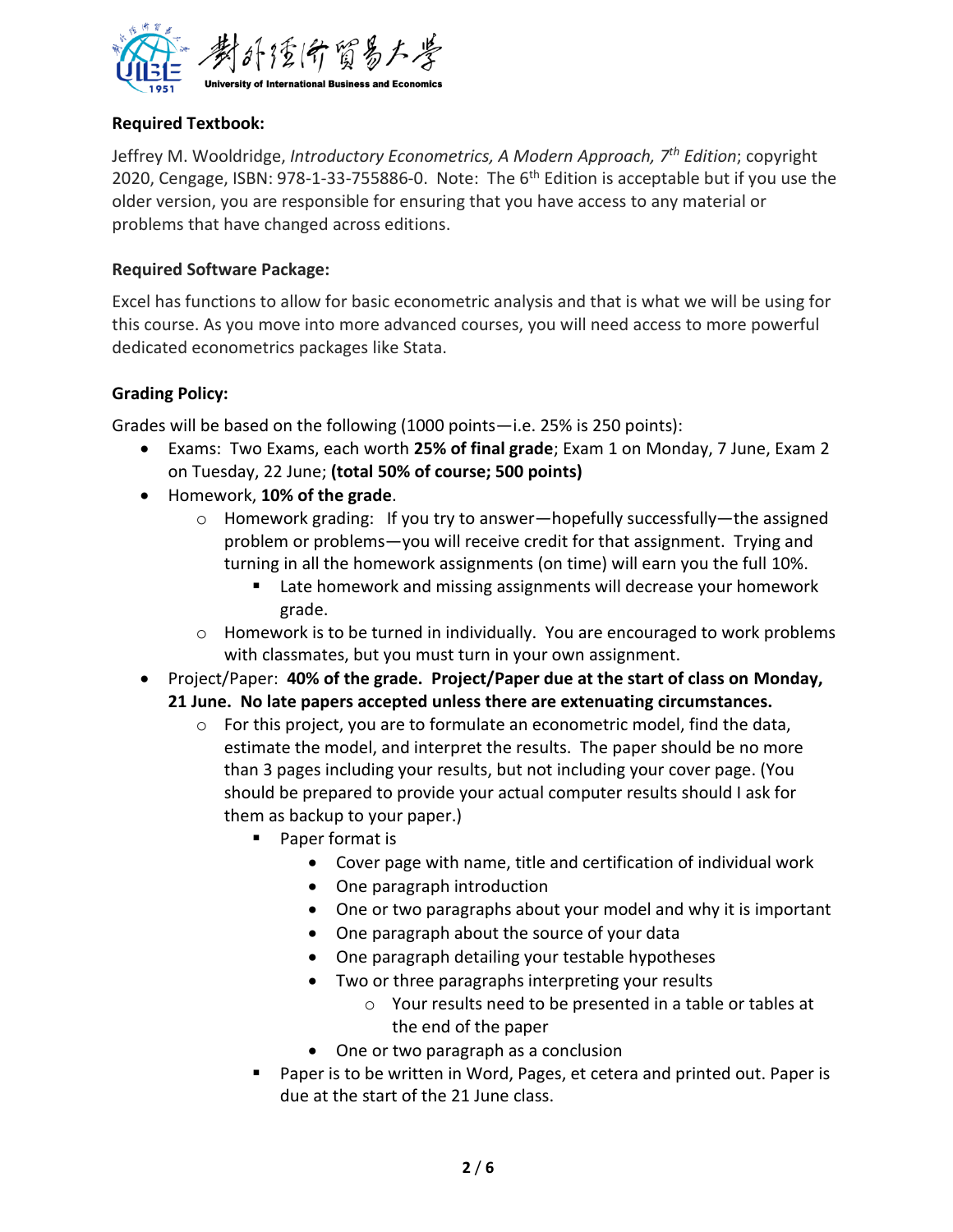

- The model must be more complex than simple linear regression and must include testable hypothesis or hypotheses.
- Please tell me your proposed topic in a one paragraph submission (printed out) at the start of the 26 May class. The paragraph should clearly state the subject of the project and your reason for choosing this topic.
- The project is individual work. You can consult with the TA or with me.
- Preliminary presentation of paper—in-progress review using slides (e.g. PowerPoint; 5-10 minutes); 9 June.
- Final presentation of paper results—using slides (e.g. PowerPoint; 10-15 minutes); Wednesday, 23 June.

## **Grading Scale:**

Assignments and examinations will be graded according to the following grade scale:

|      | 90-100 |    | 72-74    |
|------|--------|----|----------|
| А-   | 85-89  |    | 68-71    |
| $B+$ | 82-84  | C- | 64-67    |
|      | 78-81  |    | 60-63    |
| В-   | 75-77  |    | below 60 |

#### **Class Expectations:**

Students are expected to:

- $\diamond$  Attend all classes and be responsible for all material covered in class and otherwise assigned. Any unexcused absence may impact a student's grade.
- $\diamond$  Adhere to standards of academic integrity appropriate for UIBE and your home university.
- $\diamond$  Not text, phone, play games nor engage in computer activities unrelated to class during class time.
- $\diamond$  Complete the day's required reading before class and turn in assignments on time.
- $\diamond$  Review the previous day's notes before class; make notes about questions you have about the previous class or the day's reading.
- $\diamond$  Participate in class discussions.

*Econometrics is a difficult and important aspect of the undergraduate economics curriculum and requires your dedication to learning the material.* 

#### **Attendance Policy:**

Summer school is very intense and to be successful, students need to attend every class. Attendance will be recorded. Occasionally, due to illness or other unavoidable circumstance, a student may need to miss a class. Any unexcused absence may impact on the student's grade. Moreover, UIBE policy is that a student who has missed more than one-third of a course will fail the course.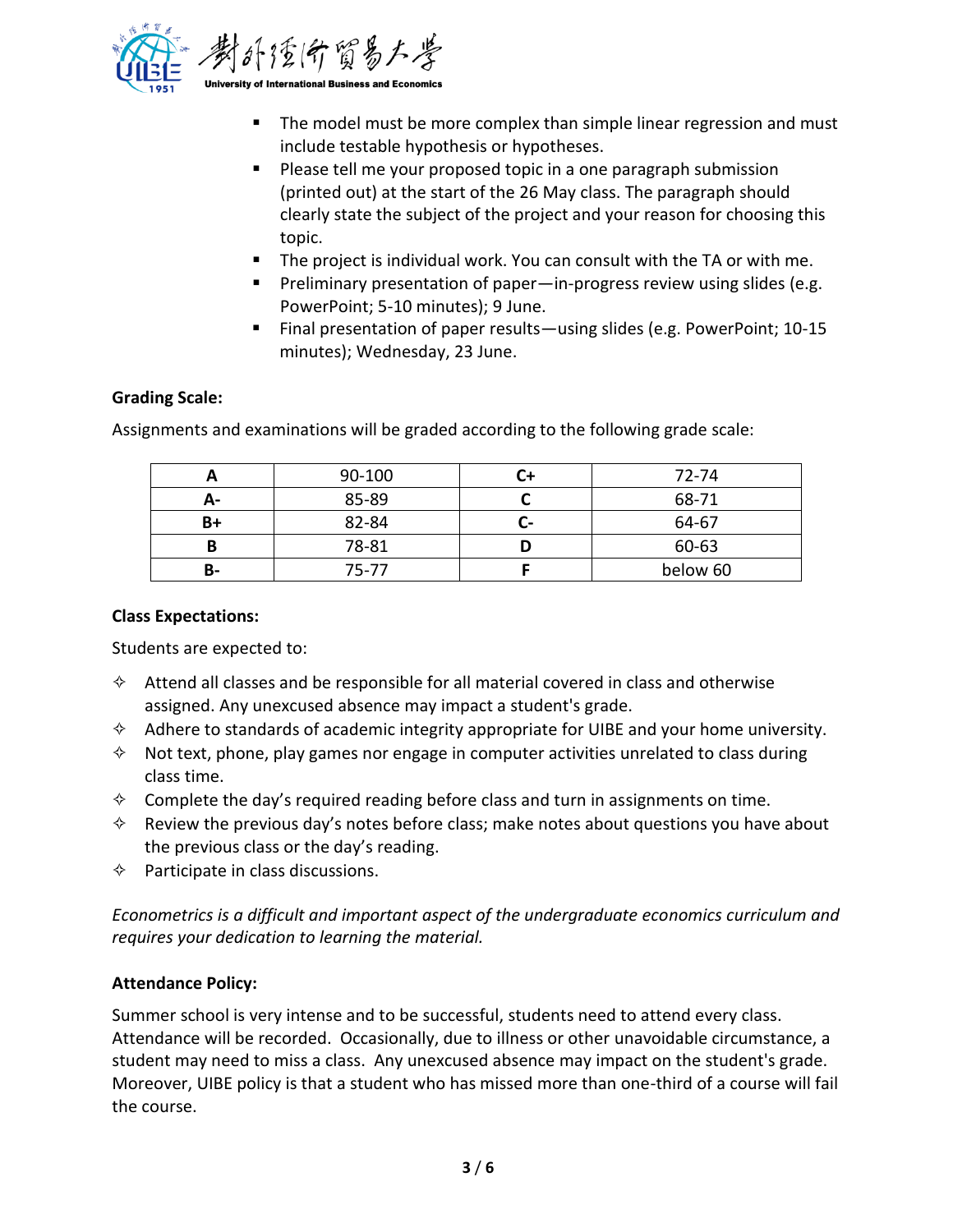

## ➢ **Covid-19 Flexibility:**

**While we intend to have classes in person, the primary concern of the University if for the health of the students, faculty, and staff. Thus, depending on the health conditions, there is a possibility that in-person courses will change to online ones. UIBE ISS will notify the students once the decision has been made.**

If the in-person courses are to be changed to online courses, we will make a few adjustments:

**1. Lecture:** Each lecture will be uploaded on UIBE's online learning platform on daily basis. Students are required to watch them according to the course schedule.

**2. Discussion:** There will be an open session on ZOOM every Tuesday. The attendance of the discussion is important as it is part of your final score.

**3. Office hours:** I will release the office hours once the course starts. You are very welcome to send me emails to book my time. We will have video or audio calls through ZOOM. Please be noted that book them at least 3 days in advance.

**4. Exams:** I will set a time and the format for the exams if our course is online.

**5. Presentations:** The presentations will be done on ZOOM and all will need to be online to participate.

## **Course Schedule:**

The planned schedule below may be modified to suit the interests or abilities of the enrolled students or to take advantage of special opportunities or events that may arise during the term.

| Day and<br>Date                | Topic(s)                                                                                                 | Wooldridge<br><b>Text Readings</b> | Problems (note: additions<br>and/or changes may be<br>made in class; denoted by<br>''P'<br>Problems are due at the |
|--------------------------------|----------------------------------------------------------------------------------------------------------|------------------------------------|--------------------------------------------------------------------------------------------------------------------|
|                                |                                                                                                          |                                    | start of the next class<br>period.                                                                                 |
| Day 1,<br>Monday, 24<br>May    | Introduction to Econometrics<br>and Economic Data and<br>Introduction to Excel (data<br>analysis) Stata  | Chapter 1                          | Text Problem 1; Computer<br>Exercises (to be assigned)                                                             |
| Day 2,<br>Tuesday, 25<br>May   | Stata Hands-On                                                                                           |                                    | Stata Quiz to be worked in<br>class.                                                                               |
| Day 3,<br>Wednesday,<br>26 May | The Simple Regression Model<br>and Introduction to Empirical<br>Projects<br>Paragraph on paper topic due | Chapter 2 and<br>Chapter 19        | Chapter 2; P: 1, 4, 8, 10                                                                                          |
| Day 4,<br>Thursday,<br>27 May  | <b>Multiple Regression Analysis:</b><br>Estimation                                                       | Chapter 3                          | P: 1, 2, 3, 10, 15                                                                                                 |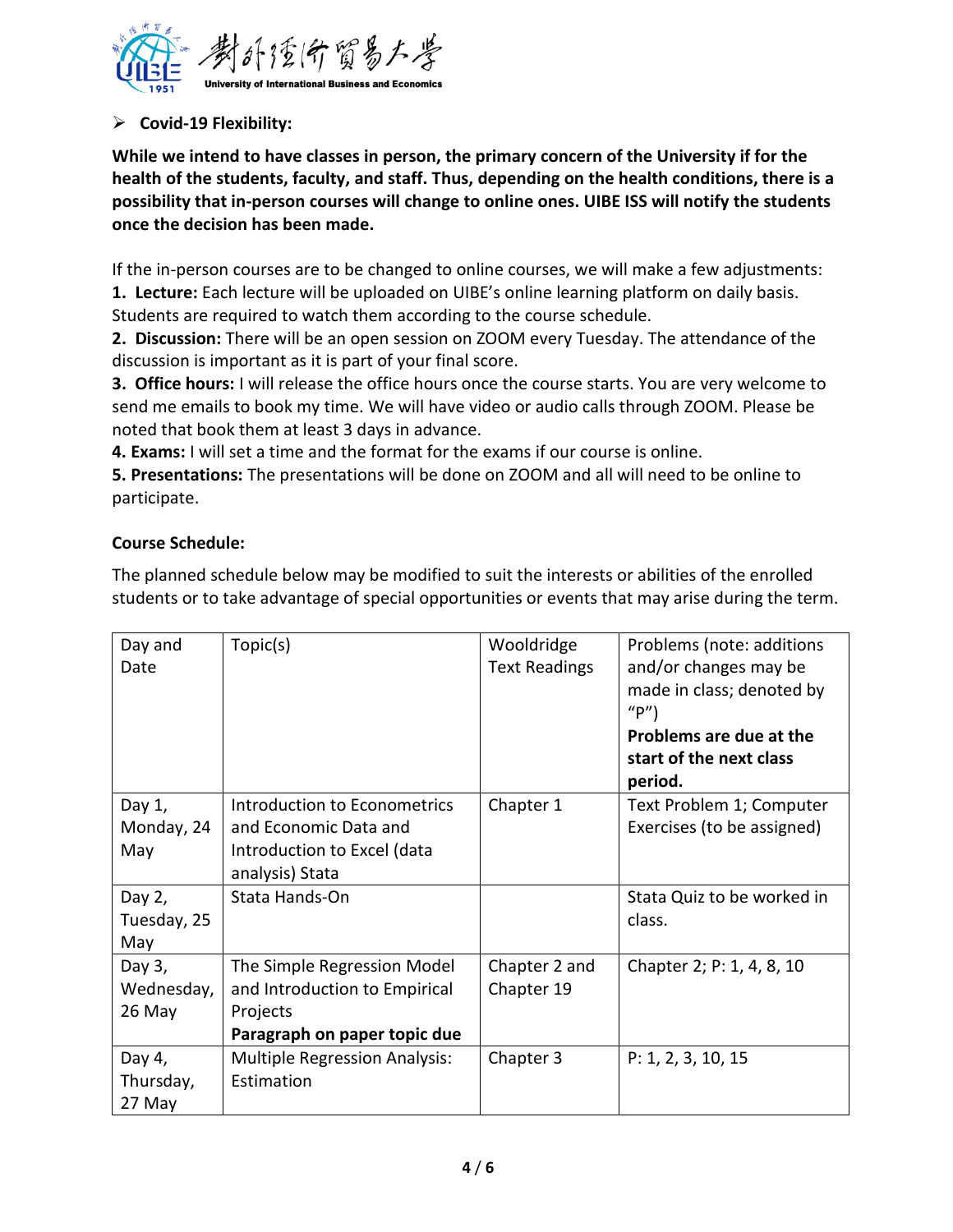

| Day 5,<br>Monday, 31<br>May      | <b>Multiple Regression Analysis:</b><br>Inference                                                                 | Chapter 4                                |                                          |
|----------------------------------|-------------------------------------------------------------------------------------------------------------------|------------------------------------------|------------------------------------------|
| Day 6,<br>Tuesday, 1<br>June     | Inference and Hypothesis<br>Testing and "catch up" day                                                            | Chapter 4                                | P: 1, 2, 3, 5, 11                        |
| Day 7,<br>Wednesday,<br>2 June   | A bit of theory and choosing<br>functional forms                                                                  | Chapter 5<br>(skim); Chapter<br>6        | Chapter 6; P: 1, 2, 3, 7                 |
| Day 8,<br>Thursday, 3<br>June    | <b>Multiple Regression Analysis</b><br>with Qualitative Information<br>(dummy variables and<br>interaction terms) | Chapter 7                                | P: 1, 2, 5, 11                           |
| Day 9,<br>Monday, 7<br>June      | Exam 1                                                                                                            |                                          |                                          |
| Day 10,<br>Tuesday, 8<br>June    | Heteroskedasticity                                                                                                | Chapter 8                                | P: 1, 2, 5, 6                            |
| Day 11,<br>Wednesday,<br>9 June  | Exam Review; Preliminary<br><b>Presentation of Paper</b><br>Specification and Data<br>Problems; Autocorrelation   | Chapter 9                                | P: 1, 3, 8, 9                            |
| Day 12,<br>Thursday,<br>10 June  | Simple Panel Data Methods<br><b>Advanced Panel Data Methods</b>                                                   | Chapter 13<br>Chapter 14                 | Chapter 13 P: 2, 6<br>Chapter 14 P: 1, 4 |
| Day 13,<br>Monday, 14<br>June    | <b>Basic Time Series, Serial</b><br><b>Correlation Issues</b>                                                     | Chapter 10<br>Chapter 12<br>(12.1, 12.4) | Chapter 10 P: 1, 2, 3<br>Chapter 12 P: 1 |
| Day 14,<br>Tuesday, 15<br>June   | <b>Limited Dependent Variables</b>                                                                                | Chapter 17                               | P: 1, 2                                  |
| Day 15,<br>Wednesday,<br>16 June | Instrumental Variables and<br><b>Two-Stage Least Squares</b>                                                      | Chapter 15                               |                                          |
| Day 16,<br>Thursday,<br>17 June  | Instrumental Variables and<br><b>Two-Stage Least Squares</b><br>(continued)                                       | Chapter 15                               | P: 1, 2, 3, 5                            |
| Day 17,<br>Monday 21<br>June     | Review and Catch Up                                                                                               |                                          | <b>Paper Due</b>                         |